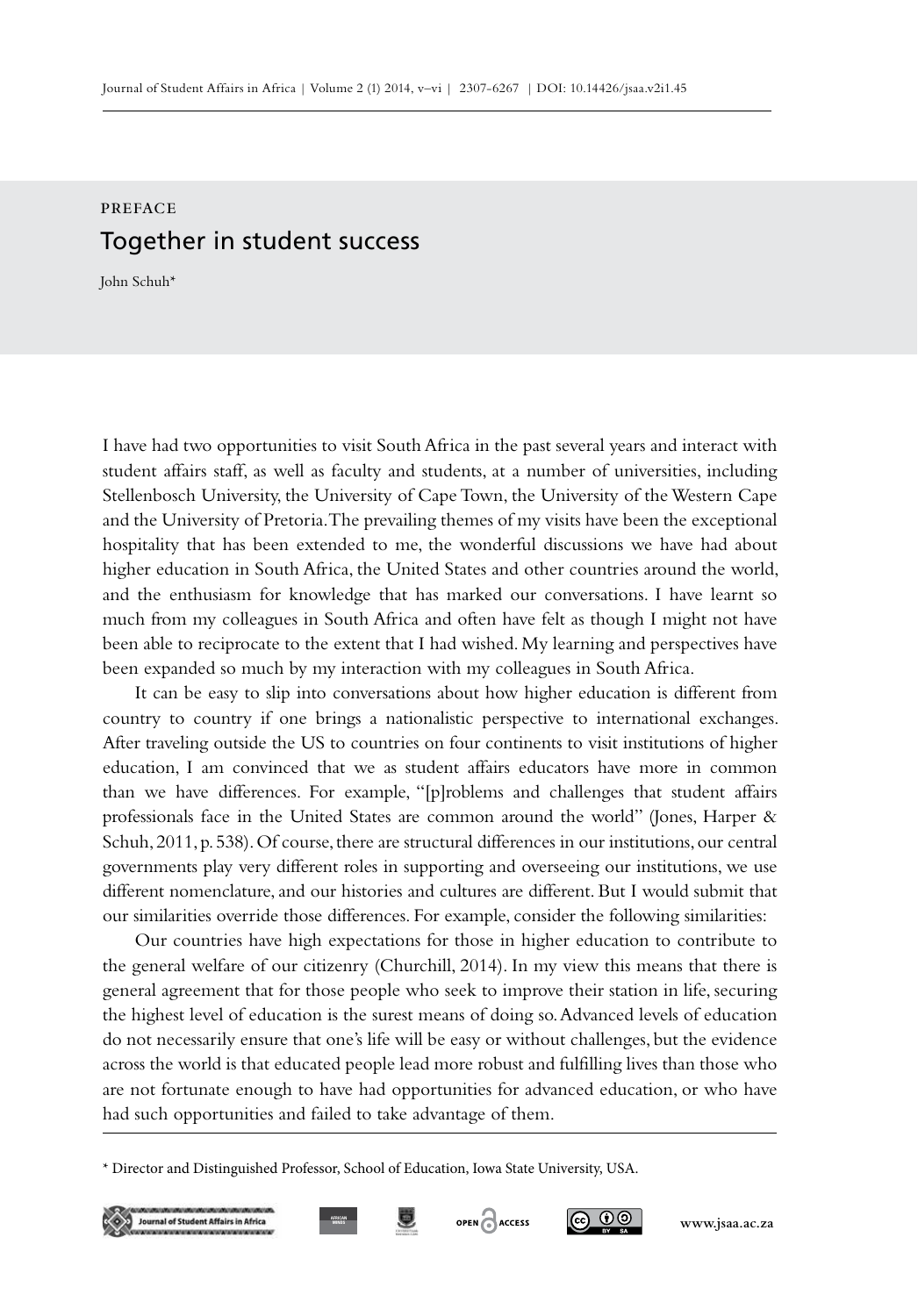Our institutions have the success of their students as a core value (for more on student success, see Kuh, 2011). Some institutions will emphasise research and scholarly activity more than others, but it is very difficult to find a university that is not concerned about the success of its students. The days of ignoring undergraduate students and leaving their learning to chance are over. Rather, institutions around the world are identifying and implementing strategies to provide an environment where students can be successful. Of course, students need to take advantage of the support and assistance that are available, but in the end the focus on student success has never been greater.

Our institutions, across the world, are held to increasingly high standards of accountability (Blimling, 2013). Governments, governing boards, families, students and others are interested in the extent to which our institutions are accomplishing their missions. In short, our various stakeholders want to know if institutions are using their resources wisely, and that the use of those resources is resulting in organisational success, be that the accomplishment of educational goals by our students, the discovery and advancement of knowledge through the use of our research assets, or the advancement of our larger societies by the work that is undertaken with communities outside of higher education. Accountability, transparency, and a commitment to continuous improvement are watchwords of contemporary higher education, and there is no reason to believe that this will change in the foreseeable future.

Interest in the contributions of student affairs educators to the education of our students also is a similarity. In most cases with which I am familiar, those who perform the typical functions found in student affairs have moved beyond conceptualising their roles as providing well-managed services for students. Well-managed services for students certainly are important, but the learning that results from students living in campus residences, performing volunteer service, participating in campus organisations and recreational experiences, and studying abroad is perceived as central to the out-of-class experience. Measuring this learning, adding potency to experiences, and creating new opportunities are all part of the portfolio of student affairs educators (Kuh, Kinzie, Schuh, & Whitt, 2010; also see Gansemer-Topf, 2013). Work will always need to be done in determining how to add value to student learning, but a firm foundation has been established.

All of this, then, brings us to the *Journal of Student Affairs in Africa*. In my view there is no better way of advancing a profession than through the development of literature that is carefully reviewed, timely, and disseminated widely among potential readers (also see Carpenter & Haber-Curran, 2013). That is the aim of the *Journal of Student Affairs in Africa*, and my view is that it is well on its way towards making major contributions to advancing student affairs in Africa and around the world.

## Prof. John H. Schuh

Director and Distinguished Professor, School of Education, Iowa State University Member of the JSAA Editorial Executive